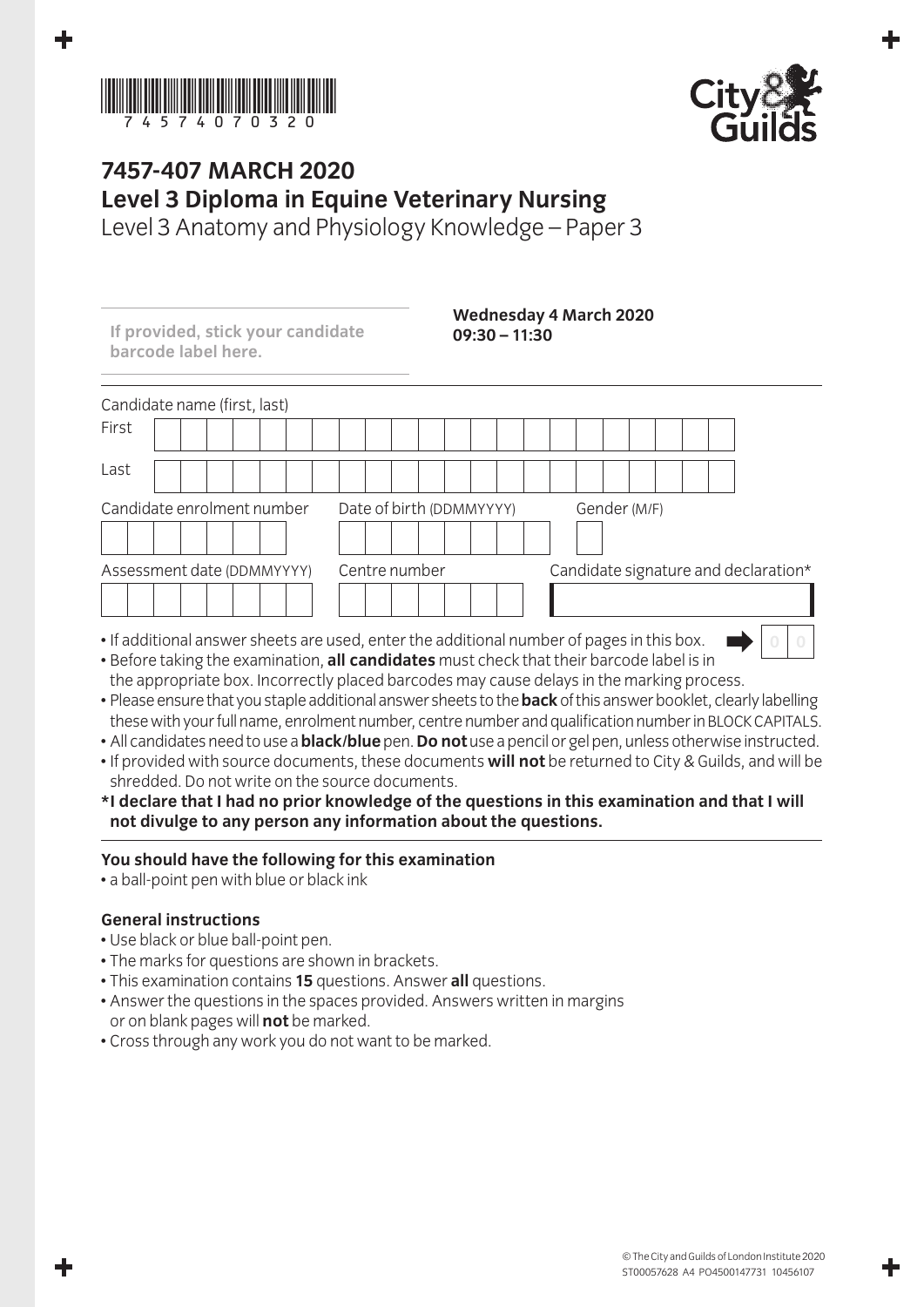|                | 7457-407 |                                                                       | 4 March 2020  |
|----------------|----------|-----------------------------------------------------------------------|---------------|
| $\mathbf{1}$   | a)       | Define the following directional terms:<br>Median/mid-sagittal plane. | $(1$ mark $)$ |
|                | b)       | Sagittal/paramedian plane.                                            | $(1$ mark $)$ |
|                | C)       | Dorsal plane.                                                         | $(1$ mark $)$ |
|                | d)       | Transverse plane.                                                     | $(1$ mark $)$ |
| $\overline{2}$ | a)       | Give a definition for the following prefixes:<br>Ante.                | $(1$ mark $)$ |
|                | b)       | Dys.                                                                  | $(1$ mark $)$ |
|                | C)       | Hypo.                                                                 | (1 mark)      |
|                | d)       | Neo.                                                                  | $(1$ mark $)$ |
|                | $\Theta$ | Pseudo.                                                               | $(1$ mark $)$ |
|                |          |                                                                       |               |

÷

 $\ddot{\mathbf{r}}$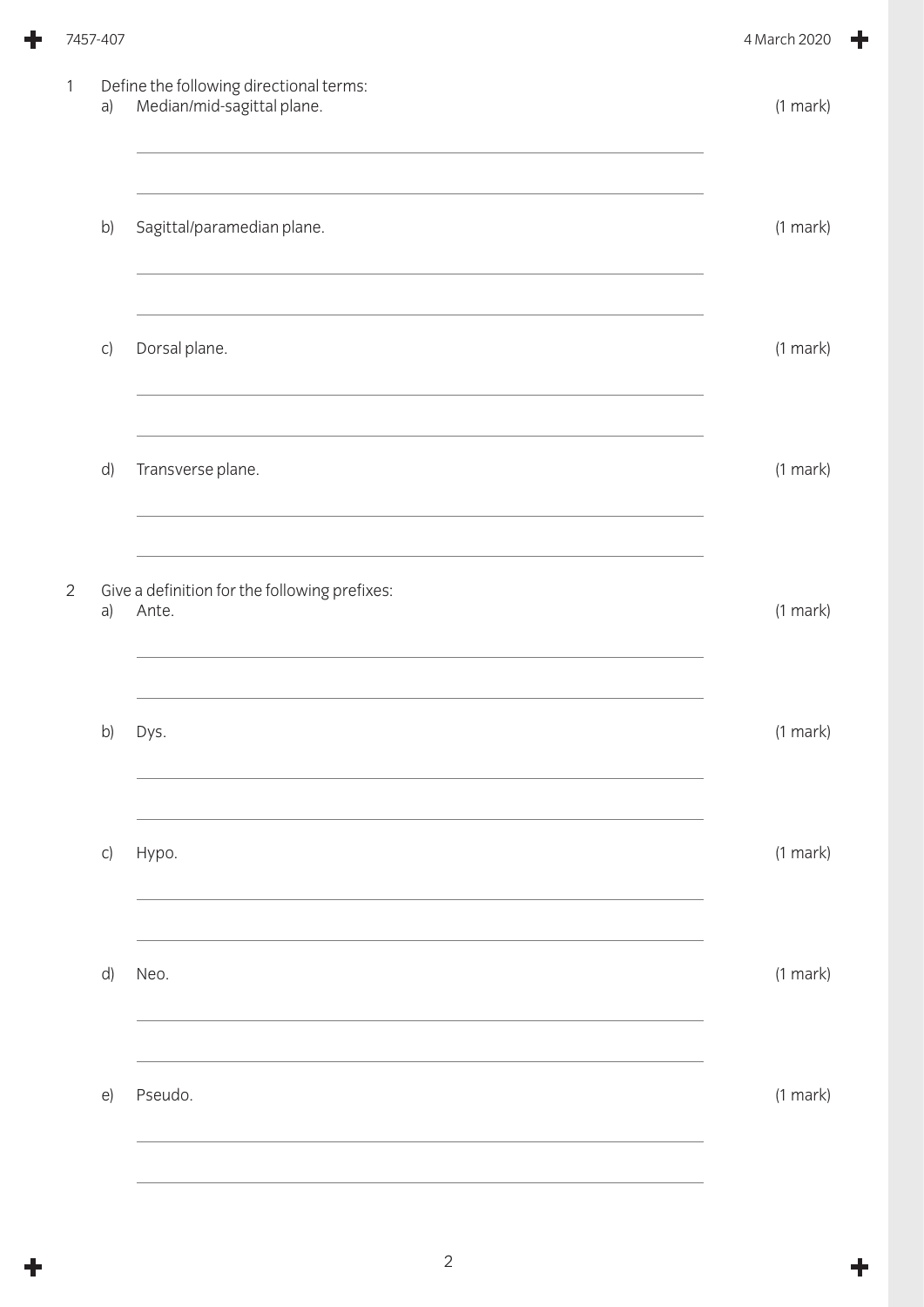|                | 7457-407 |                                                                                                                    | 4 March 2020  |
|----------------|----------|--------------------------------------------------------------------------------------------------------------------|---------------|
| 3              | a)       | Define the following terms in relation to joint movement:<br>Flexion.                                              | $(1$ mark)    |
|                | b)       | Adduction.                                                                                                         | $(1$ mark $)$ |
|                | C)       | Circumduction.                                                                                                     | (1 mark)      |
| $\overline{4}$ |          | Using the correct terminology, identify three anatomical landmarks found in the<br>hindlimb, including the pelvis. | (3 marks)     |
| 5              |          | List two clinically significant arteries that can be used as anatomical landmarks<br>in equids.                    | (2 marks)     |
| 6              |          | Name three body cavities.                                                                                          | (3 marks)     |
|                |          |                                                                                                                    |               |

۰

 $\ddagger$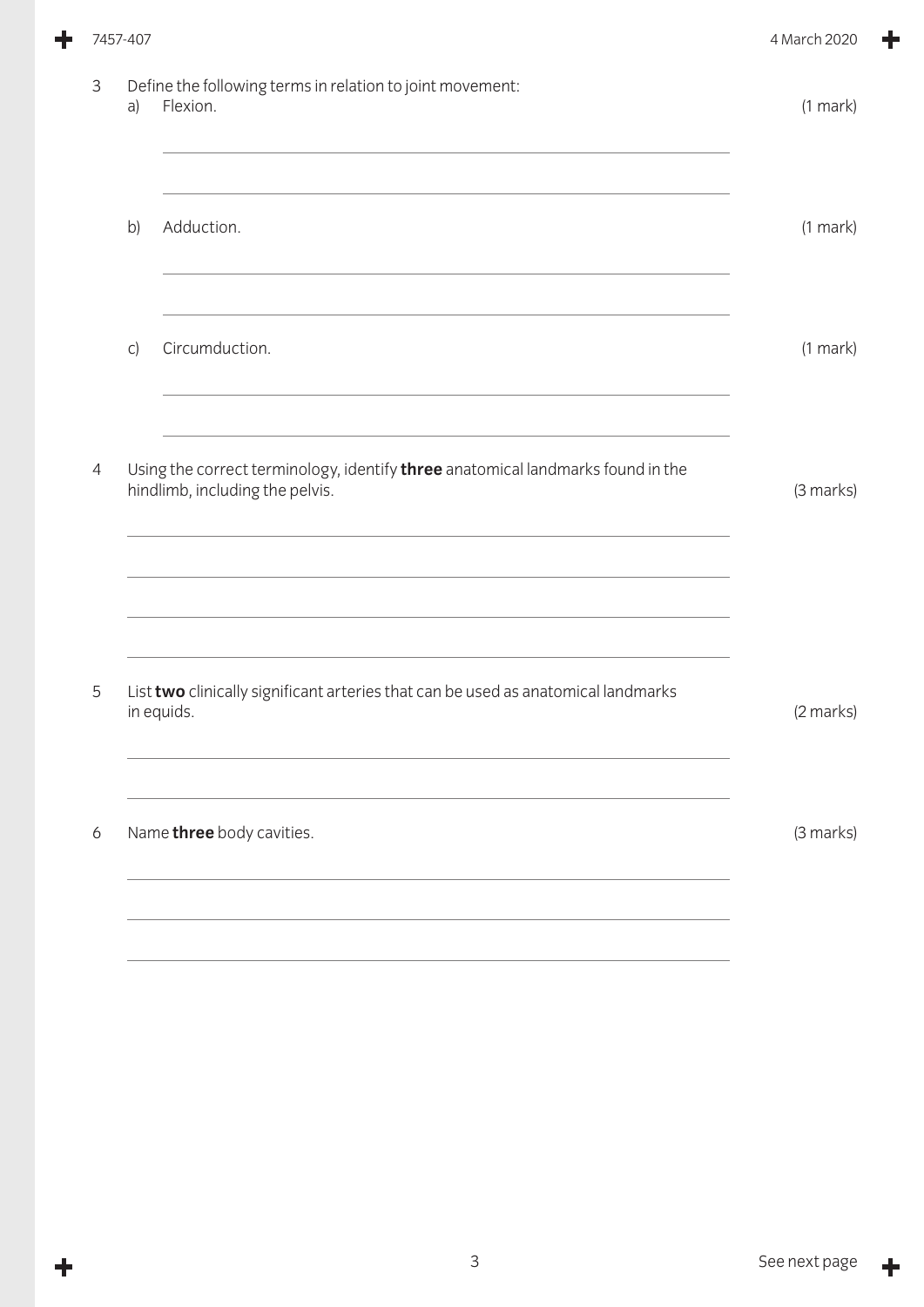|   | 7457-407 |                                                                         | 4 March 2020  |
|---|----------|-------------------------------------------------------------------------|---------------|
| 7 |          | Explain two differences between mitosis and meiosis.                    | (4 marks)     |
| 8 |          | Explain the term osmosis.                                               | (2 marks)     |
| 9 | a)       | Explain the function of the following components of the eye:<br>Cornea. | $(1$ mark $)$ |
|   | b)       | Nictitating membrane.                                                   | $(1$ mark $)$ |
|   | C)       | Corpora nigra.                                                          | $(1$ mark $)$ |
|   | d)       | Sclera.                                                                 | $(1$ mark $)$ |
|   |          |                                                                         |               |

 $\ddot{\phantom{1}}$ 

 $\ddot{\mathbf{r}}$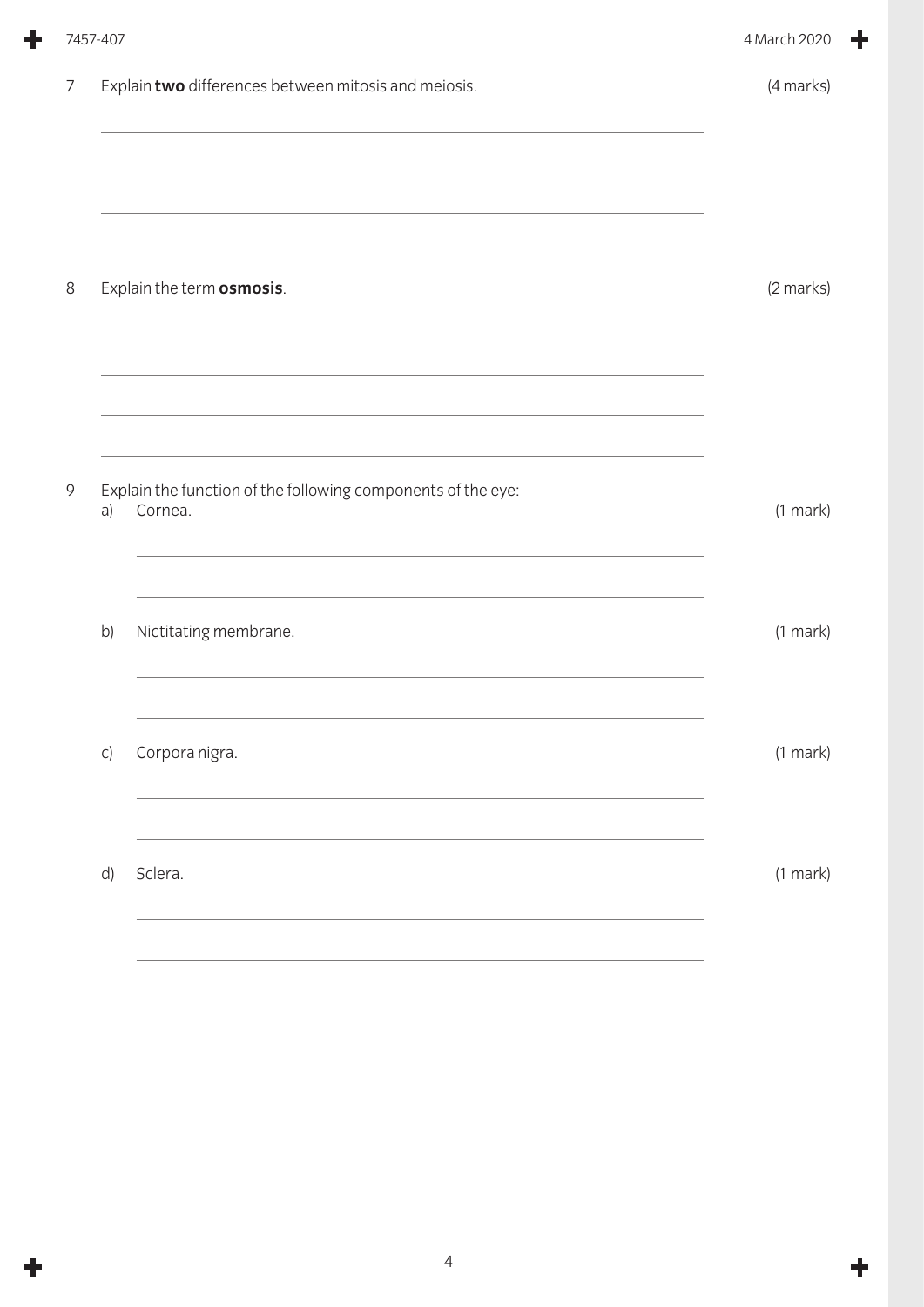|    | 7457-407 |                                                               | 4 March 2020  |
|----|----------|---------------------------------------------------------------|---------------|
| 10 | a)       | State the dental formula for:<br>An adult horse.              | $(1$ mark)    |
|    | b)       | A foal.                                                       | $(1$ mark $)$ |
| 11 | a)       | Describe the location of the Caecum.                          | (2 Marks)     |
|    | b)       | Describe three functions of the Caecum.                       | (3 marks)     |
| 12 | a)       | State two components that make up the central nervous system. | (2 marks)     |
|    | b)       | Explain the function of the central nervous system.           | (3 marks)     |
|    |          |                                                               |               |
|    |          |                                                               |               |

 $\ddagger$ 

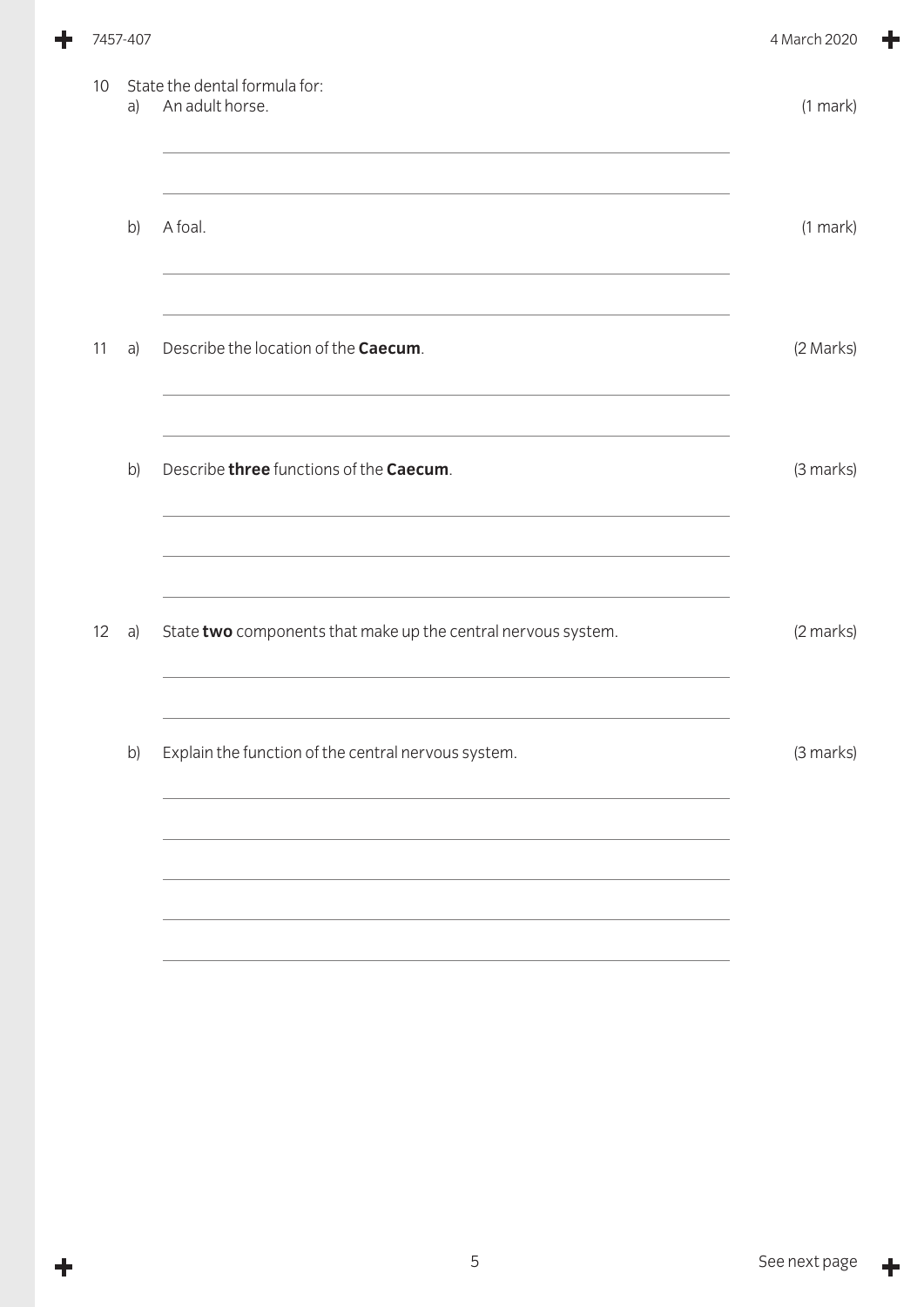|    | 7457-407 |                                                                         | 4 March 2020  |
|----|----------|-------------------------------------------------------------------------|---------------|
| 13 | a)       | Describe the function of the following components of a neuron:<br>Soma. | $(1$ mark $)$ |
|    | b)       | Axon.                                                                   | $(1$ mark $)$ |
|    | C)       | Dendrites.                                                              | $(1$ mark $)$ |
|    | d)       | Synapses.                                                               | $(1$ mark $)$ |
| 14 |          | State the origin and insertion for the Trapezius muscle.                | (2 marks)     |
|    |          |                                                                         |               |

÷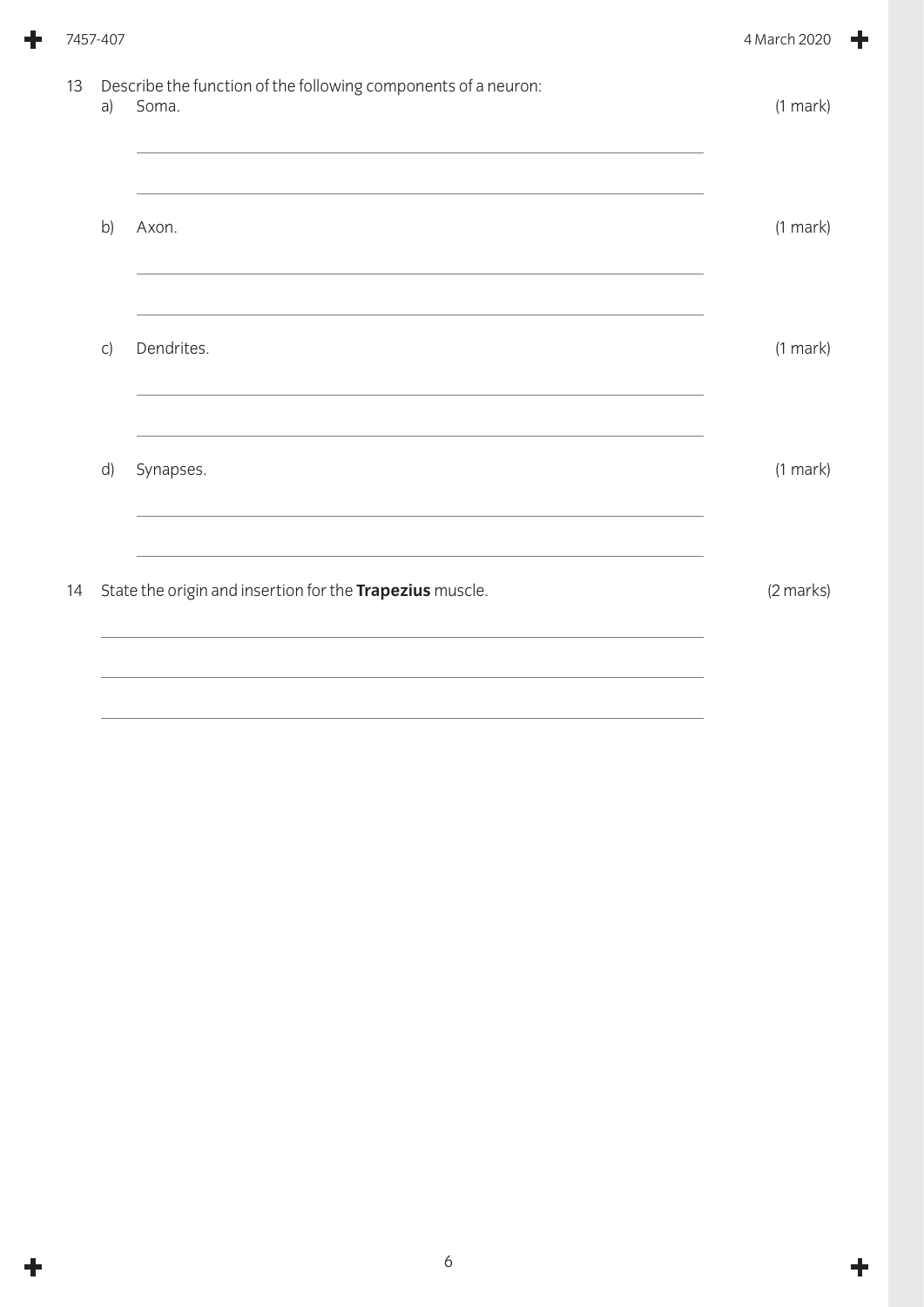|  | 7457-407 |
|--|----------|
|--|----------|

 $\ddagger$ 

╋

| ,我们也不会有什么?""我们的人,我们也不会不会不会。""我们的人,我们也不会不会不会不会。""我们的人,我们也不会不会不会不会。""我们的人,我们也不会不会不 |  |
|----------------------------------------------------------------------------------|--|
|                                                                                  |  |
|                                                                                  |  |
|                                                                                  |  |
|                                                                                  |  |
|                                                                                  |  |
|                                                                                  |  |
|                                                                                  |  |
|                                                                                  |  |
|                                                                                  |  |
|                                                                                  |  |
|                                                                                  |  |
|                                                                                  |  |
|                                                                                  |  |
|                                                                                  |  |
|                                                                                  |  |
|                                                                                  |  |
|                                                                                  |  |
|                                                                                  |  |
|                                                                                  |  |
|                                                                                  |  |
|                                                                                  |  |
|                                                                                  |  |
|                                                                                  |  |
|                                                                                  |  |
|                                                                                  |  |
|                                                                                  |  |
|                                                                                  |  |
|                                                                                  |  |
|                                                                                  |  |
|                                                                                  |  |
|                                                                                  |  |